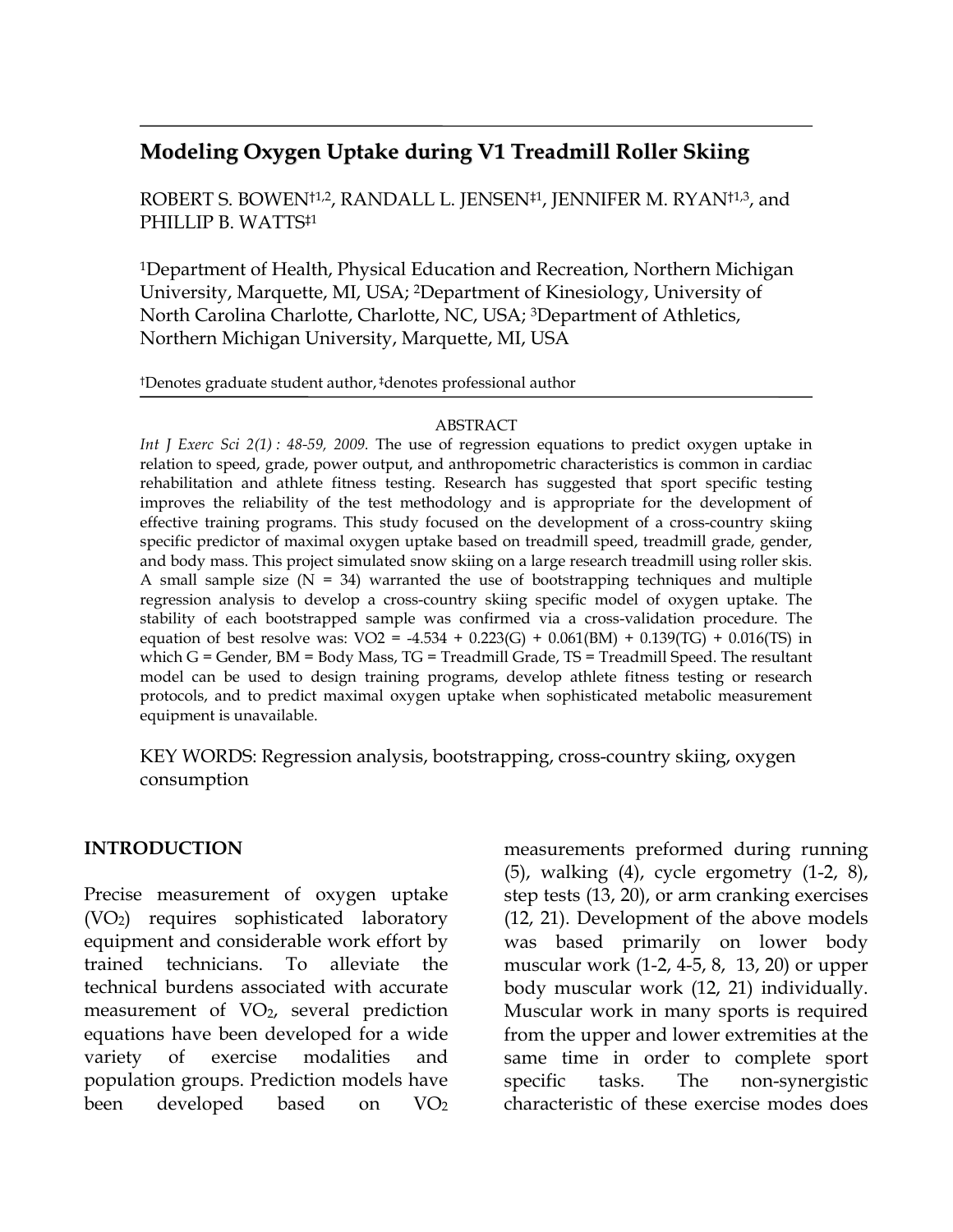not accurately represent the full body kinetics of many sports including crosscountry skiing. Furthermore, it has been suggested that sport specific testing methodologies might increase testing reliability (15).

Several seminal studies have detailed oxygen kinetics during cross-country skiing. These studies found good correlation between full body  $VO<sub>2</sub>$ measurements and competition performance requiring utilization of full body kinetics (14-15, 19). Mygind et al. (14) evaluated seasonal variations in highly trained cross-country skiers by analyzing VO2 responses during both treadmill running and simulated double poling with an upper body ski ergometer. This group postulated that the muscles of the upper body consumed a high volume of oxygen and significantly contributed to an individual's VO<sub>2</sub>.

Rundell (15) evaluated treadmill running and treadmill roller skiing. This study observed lower heart rates,  $VO<sub>2</sub>max$ , minute ventilations, and accumulated blood lactates at maximal effort during treadmill roller skiing. Weight standardized VO2max differed by 4 ml⋅kg-1⋅min-1, while absolute uptake differed by 0.25 L⋅min-1 between the two tests (15). Watts et al. (19) also found physiological differences between double poling and polestriding/diagonal striding. Significantly different peak  $VO<sub>2</sub>$  was measured during these two distinct styles of cross-country skiing. This previously presented data supported the use of full body exercises to evaluate VO<sub>2</sub> and physiological condition in cross-country skiers.

An accurate prediction model for crosscountry skiing is not evident in the scientific literature. The purpose of this study was to develop a skiing specific  $VO<sub>2</sub>$ prediction model based on  $VO<sub>2</sub>$ measurements acquired during simulated skate cross-country skiing with roller skis on a motorized treadmill. The proposed model can be used to predict  $VO<sub>2</sub>$  based on anthropometric and workload information when laboratory tools, sensors, and highly trained, certified individuals are limitedly available.

## **METHOD**

# *Participants*

Thirty-four collegiate level cross-country skiers volunteered and signed an informed consent before participating in this study. The project's methodological design was reviewed and cleared by an internal review board prior to data collection. The study group consisted of 20 male and 14 female skiers. All skiers had significant treadmill roller skiing experience prior to data collection. This experience included many bouts of prolonged and high intensity roller skiing.

## *Protocols*

Data collection occurred in October and November. Treadmill tests were conducted on an oversized research treadmill with belt dimensions of 3.5 by 2.5m (FitNex, Dallas, TX, USA). The subjects were allowed to acclimate to treadmill usage on the day of testing and volitionally expressed comfort during treadmill skiing prior to data collection. As a safety precaution, all skiers were attached to a ceiling mounted pulley system via rope and waist harness. This system was operated by a technician during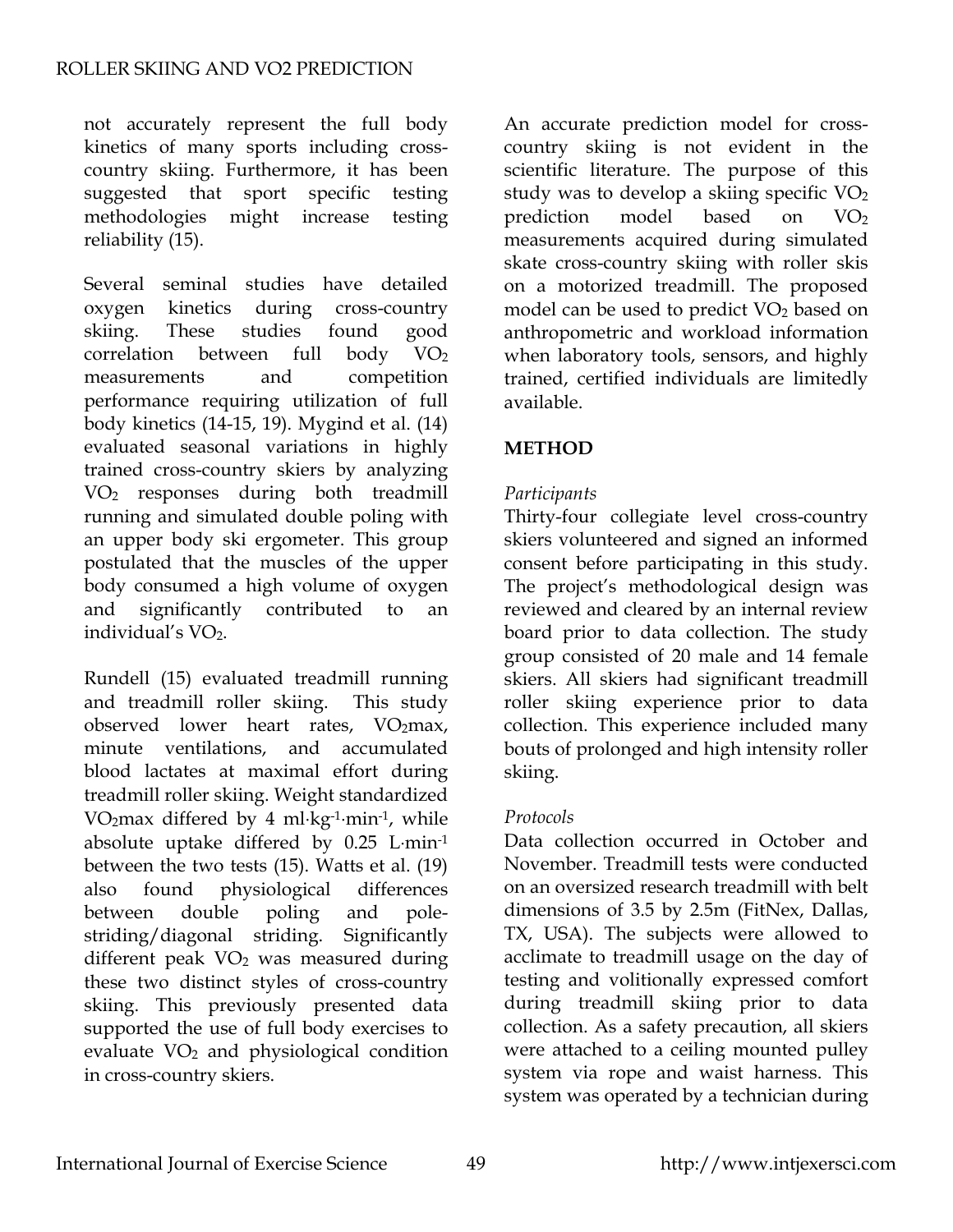all phases of treadmill use. Marwe Skating 610 roller skis (Marwe Inc., Hyvinkää, Finland) or V2 Aero 125 Skate Roller Skis (V2/Jenex Inc., Amherst, NH, USA), Exel C1 World Cup racing poles (Exel Sports NA, Winooski, VT, USA) with ground carbide tips specific for treadmill roller skiing, and Salomon SNS Pilot Boot/Binding system (Salomon SA, Metz-Tessy, France) were used throughout data collection.

The V1 skating technique was used exclusively during data collection and was shown in Figure 1. Briefly, the V1 technique is a skating technique used to climb hills or to traverse resistant snow conditions. The asymmetric application of pole and ski forces are the hallmark of this technique. The skier utilizes a poling motion on one side of the stride only. This poling action is accompanied by a propulsive force generated from an edged ski. After the force production phase of the stride the skier initiates a gliding phase, in which the opposite ski generates a lesser degree of force as the poles are retrieved to their initial position (16). The V1 technique was chosen for this analysis due to its use as a climbing technique. The grades from the middle portion to the end of the test, when  $maximum$   $VO<sub>2</sub>$  values would be experienced, resembled hill climbing conditions. Previous research has indicated an advantage of using the V1 technique at a grade of approximately 5% or greater (11).

A Sensor Medics Vmax 29c Metabolic Measurement System (Yorba Linda, CA, USA) was utilized to collect and analyze all breath-by-breath spirometric data. The breath-by-breath data were collected continuously until volitional exhaustion.

The data were averaged every minute and the highest one-minute average occurring near the termination of the test was recorded as VO<sub>2</sub>max. Between each test, the flow and gas sensors were calibrated. The flow sensor was calibrated using a 3.0 L manually operated pressure syringe per recommendation of the manufacture. The gas sensors were calibrated via three calibration gases of known concentration including ambient room air.



Figure 1. Sample of V1 skating technique during treadmill roller skiing including the technical setup to monitor  $VO<sub>2</sub>$ .

Initially the treadmill was set to a two percent grade and was elevated by one percent every minute for the length of the test. The test was terminated when the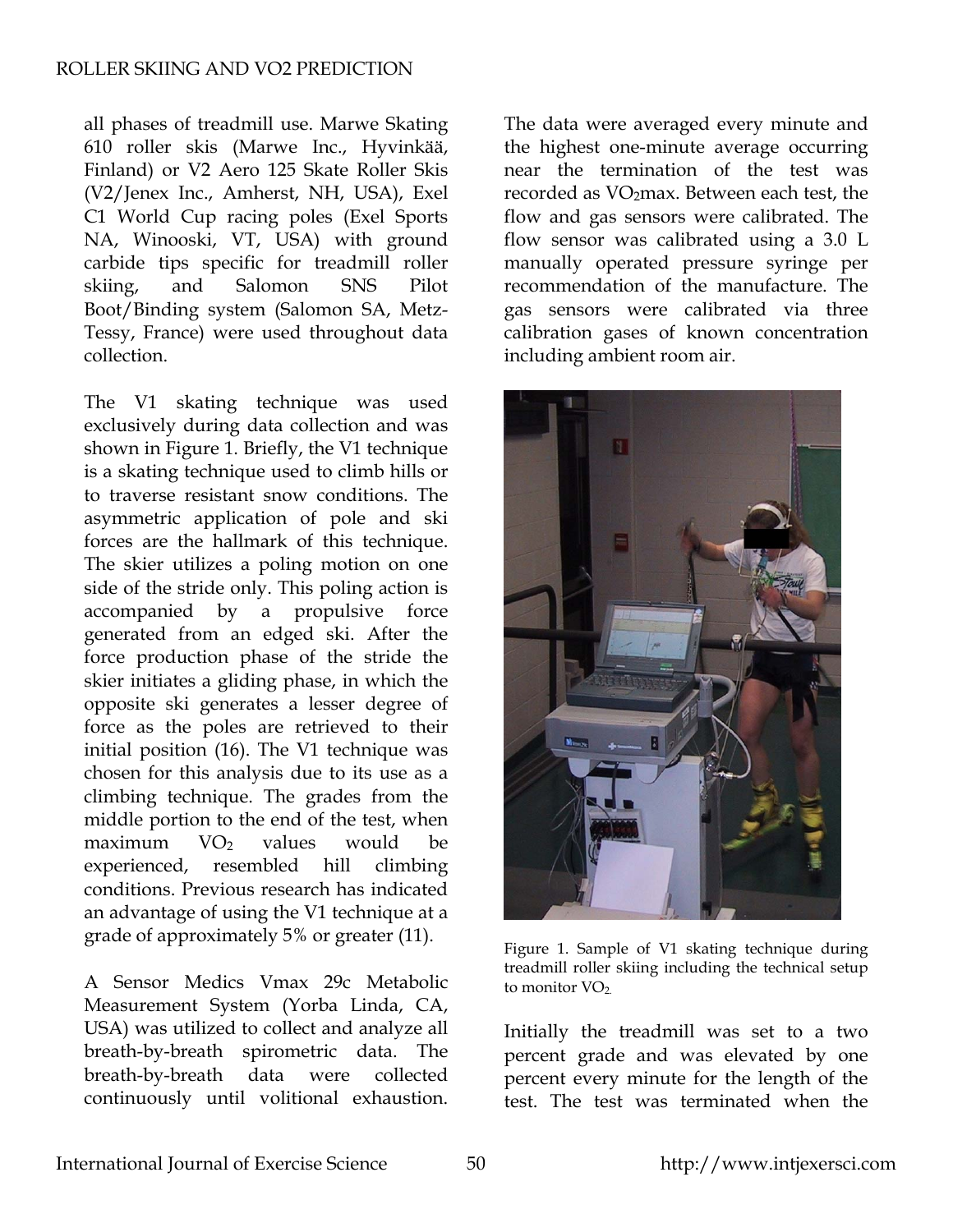subject could no longer sustain the required work rate on the treadmill or when maximal effort was achieved. Maximal effort was defined for all tests in one of two ways: 1) the subject was no longer able to maintain pace and grabbed the safety bar at the front of the treadmill or 2) the scatter plot of VO2 versus time developed a horizontal plateau lasting at least two minutes. The first criteria was the primary endpoint for most tests  $(N = 32)$ .

Multiple treadmill belt speeds (162, 175, 188 or 200 m⋅min-1) were utilized during testing, but each subject was tested at a single speed. Subjects were assigned a treadmill speed based on the speed required to achieve maximum effort during running VO2max tests conducted less than 12 months before data collection. Subjects that achieved VO2max at high running speeds were assigned to the two highest speeds in the present study; the converse was utilized for the slower runners.

## *Statistical Analysis*

The VO<sub>2</sub>max data were entered into an SPSS Version 14.0 (Chicago, IL, USA) data file as absolute and body mass relative values. Four independent variables were recorded for each subject. These predictors were treadmill roller skiing speed (m⋅min-1) and grade (%), body mass (kg), and gender  $(1 = males, 0 = females).$ 

The data were screened for outliers via Mahalanobis distances and were evaluated for the assumptions of normality (skewness and kurtosis), linearity and homoscedasticity (residual plots), and mulitcollineraity and singularity (tolerance and variance inflation factors) (18). After screening, the data were used in a

bootstrapping (7) regression analysis procedure with cross-validation. Prediction equations for estimation of  $VO<sub>2</sub>$  (L⋅min-1) based on the aforementioned independent variables were developed by bootstrapping sub-samples  $(N = 24)$  iteratively extracting B coefficients via multiple linear regression. The independent variables were entered into the regression analysis in a single block.

The remaining samples  $(N = 10)$  were held out for a cross-validation procedure. Specifically, an equation based on the extracted unstandardized B coefficients was used to predict a VO<sub>2</sub>max value for each sample in the cross-validation group. This value was compared to the actual measured VO2max values acquired during the aforementioned data collection procedures. Paired T-tests, Pearson's Correlation Coefficients, and Standard Error of the Estimate (SEE) measurements were calculated to evaluate the extent of deviation between actual and predicted VO2 values at maximal exertion. The entire process was automated via a Visual Basic (Microsoft, Redmond, WA, USA) program, scripted in the SPSS desktop environment. This process was iterated 100 times as higher numbers of iterations have not been shown to improve the descriptive capabilities of the analyses (7, 10). A Bland and Altman analysis was carried out on all pairs of data points to compare the actual and predicted data and to determine 95% limits of agreement (3). An alpha level of  $p < 0.05$  was deemed significant for all statistical tests.

## **RESULTS**

Anthropometric data are listed in Table 1.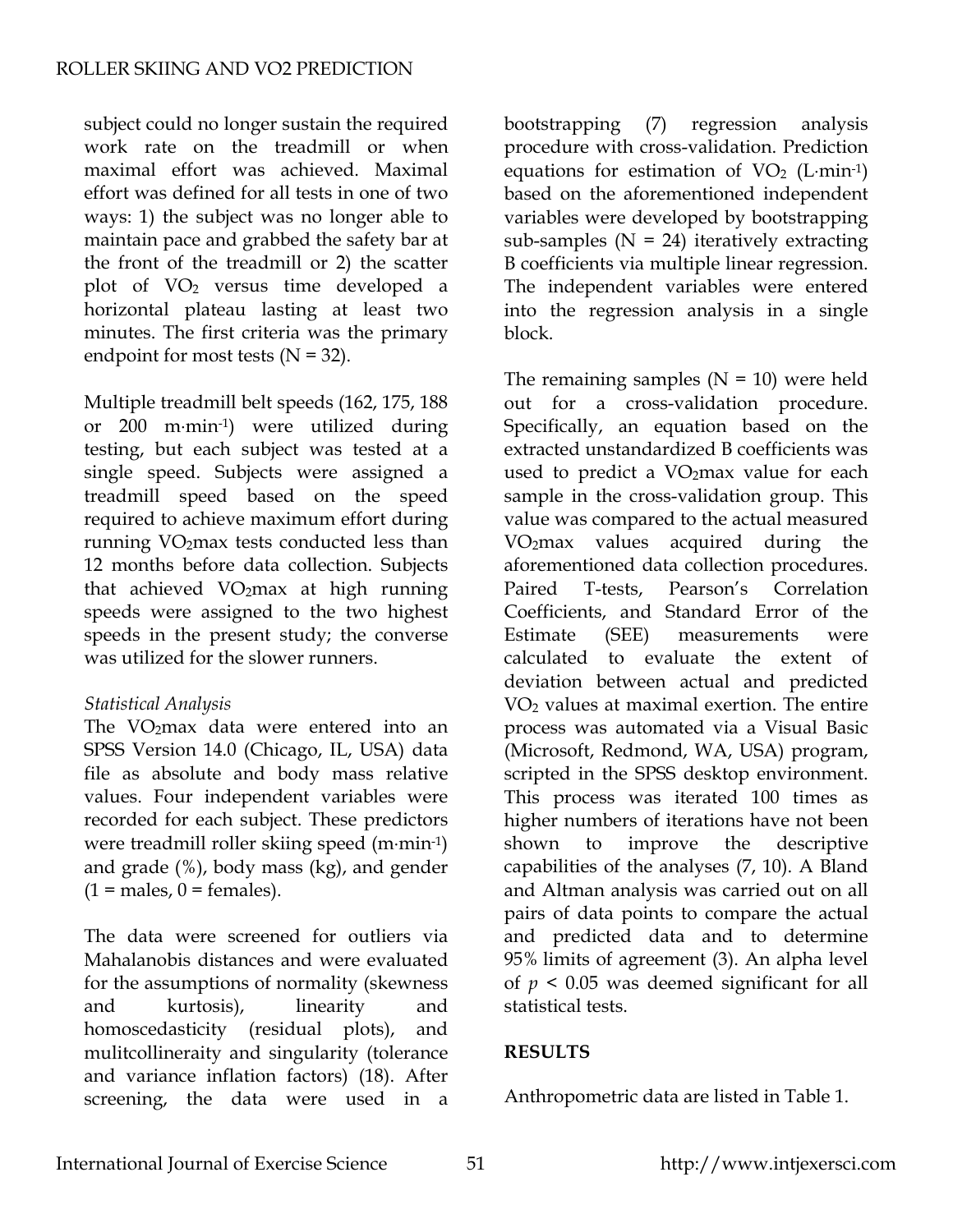| , witall <i>Lod</i> ,                                     |                |              |             |  |  |  |
|-----------------------------------------------------------|----------------|--------------|-------------|--|--|--|
|                                                           | Body Mass (kg) | Stature (cm) | Age (years) |  |  |  |
| Males                                                     | 74.2+6.0       | $183\pm8$    | 20±2        |  |  |  |
| Females                                                   | $59.4 + 7.1$   | $169 \pm 6$  | $20+2$      |  |  |  |
| Note: $N_{\text{males}} = 20$ ; $N_{\text{females}} = 14$ |                |              |             |  |  |  |

Table 1. Demographic Information for Collegiate Level Cross-Country Skiers included in Bootstrapping Regression and Cross Validation Analysis  $(M_{\text{cond}} + \text{CD})$ 

Tests for both univariate and multivariate outliers were conducted. The dataset was free of univariate outliers. With the use of Mahalanobis distance ( $\chi^2$  = 19.1, df = 4, *p* < 0.001), a single multivariate outlier was identified. This individual was male and roller skied at 162 m⋅min-1, the slowest treadmill speed used during data collection procedures. All other male subjects used treadmill speeds at least 26 m⋅min-1 faster than this particular subject. Despite classification as a multivariate outlier, this subject was retained for analysis because the subject represented a realistic group of collegiate-level skiers at the lowest level of the performance spectrum.

The normality of the data was assessed via skewness and kurtosis. These values were between -1 and 1 indicating no significant deviation from a normal distribution. The data met the assumptions of linearity and homoscedasticity as indicated by the assessment of residual plots. Finally, both tolerance (1 – squared multiple correlations) and collinearity diagnostics

(variance inflation factors < 5.0) indicated freedom from mulitcollineraity and singularity.

Multiple regression analyses with crossvalidation were iterated 100 times with a bootstrapping technique. All 100 regression calculations were statistically significant. To concisely report the relevant regression and cross-validation parameters, the following statistics are average values from the 100 iterations used to complete this project. The average *F* statistic for the regression computations was 34.1 and ranged from 19.8 to 73.0 (95% CI: 32.0 to 36.1). The average  $\mathbb{R}^2$  for analyses was 0.87 with an average adjusted  $R^2$  of 0.84. The  $R^2$  values ranged from 0.81 to 0.94 (95% CI 0.86 to 0.88).

Average unstandardized regression coefficients (B), standardized regression coefficients (β), t-statistics (t), significance levels (*p*), and partial correlations (*pr*2) are summarized in Table 2.

Table 2. Bootstrapped multiple regression analysis for prediction of  $VO<sub>2</sub>$  from treadmill speed, treadmill grade, body mass, and gender, data were averaged across 100 iterations and were reported as mean±SD.

|                        |                   |                        |                 |                 | $\mathbb{D}^2$  |
|------------------------|-------------------|------------------------|-----------------|-----------------|-----------------|
| Constant               | $-4.533\pm1.372$  | $\qquad \qquad \cdots$ | $-2.68\pm0.99$  | $0.07 \pm 0.16$ |                 |
| Gender                 | $0.223 \pm 0.223$ | $0.123 \pm 0.126$      | $0.68 \pm 0.54$ | $0.53 \pm 0.25$ | $0.15 \pm 0.12$ |
| <b>Body Mass</b>       | $0.061 \pm 0.009$ | $0.660 \pm 0.094$      | $5.10\pm1.27$   | $0.003\pm0.016$ | $0.74\pm0.09$   |
| Treadmill Grade        | $0.139 \pm 0.041$ | $0.212 \pm 0.062$      | $2.40\pm0.68$   | $0.05 \pm 0.08$ | $0.47\pm0.10$   |
| <b>Treadmill Speed</b> | $0.016 \pm 0.006$ | $0.232 \pm 0.091$      | $1.92 \pm 0.78$ | $0.13 \pm 0.17$ | $0.39 \pm 0.14$ |
|                        |                   |                        |                 |                 |                 |

*Abbreviations:* B, unstandardized coefficient; β, standardized coefficient; t, t-statistic; *p*, significance level; *pr*<sup>2</sup> , partial correlation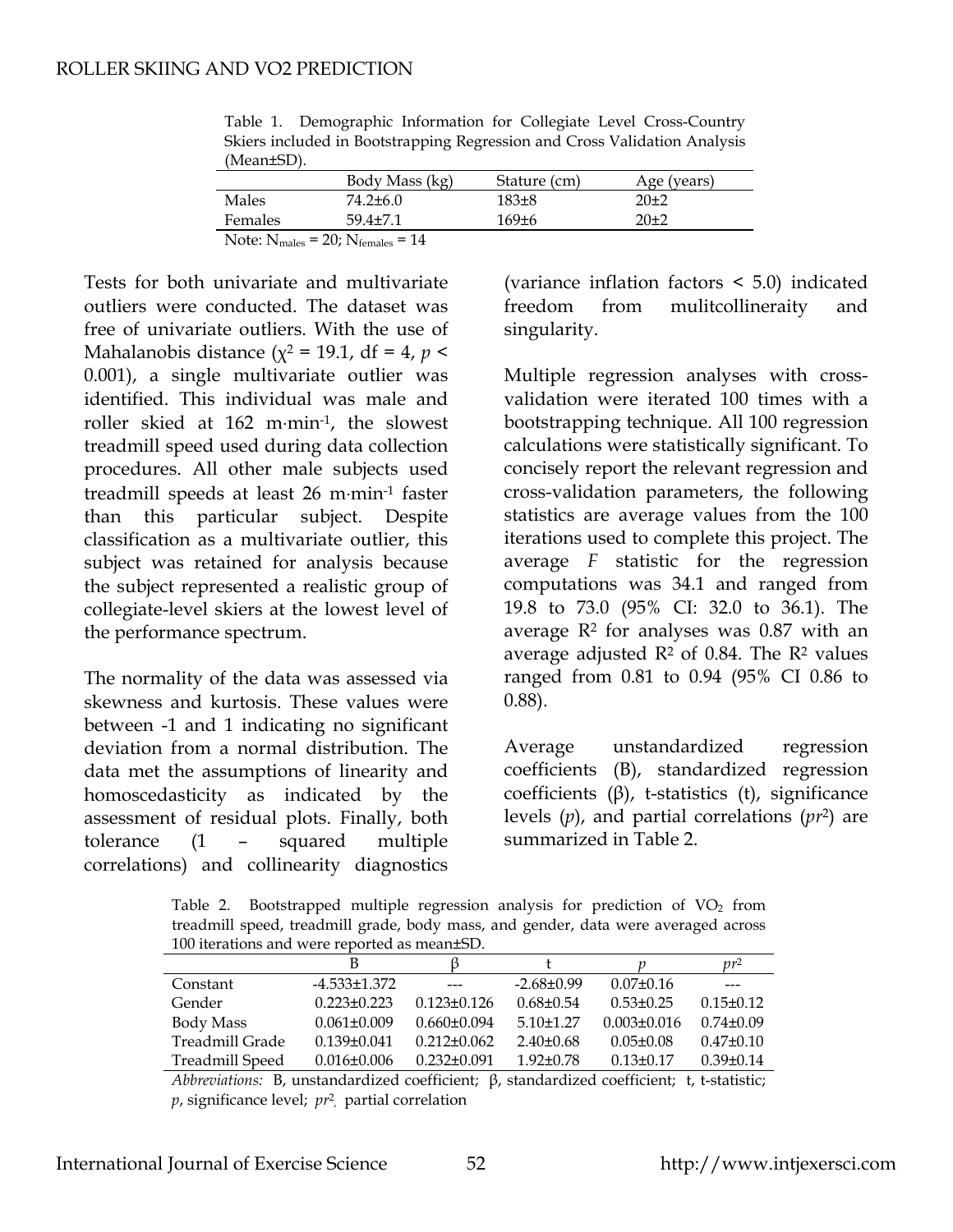

Figure 2. Histograms for B coefficients extracted during 100 reiterations of regression analysis. (a) Body mass, (b) gender, (c) treadmill grade, and (d) treadmill speed were the independent variables for 100 bootstrapped multiple regression analyses completed t o extract B coefficients for the prediction of oxygen uptake in cross-country skiers ( $N = 24$ per sample). Example: the B coefficient for body mass (a) ranged from 0.03 to 0.08 with a mode of 0.06 occurring in 39 of 100 regression computations.

Figure 2 depicts the B coefficient frequencies for each prediction parameter from each individual multiple linear regression computation. Each graph represents the number of times, out of 100, each B coefficient was extracted from a sample during the regression calculation.

The average Pearson's correlation coefficient was significant (average  $R =$ 0.89, average  $p = 0.003$ ) between actual measured and equation predicted VO2max values in the cross-validation group. Paired samples t-tests indicated no significant differences between measured and estimated values (average  $t = 0.01$ , average  $p = 0.47$ ). The SEE ranged from  $0.0462$  to 0.258 L⋅min-1 with an average of 0.126 L⋅min<sup>-1</sup>. The equation accurately predicted VO2 during V1 treadmill roller skiing in collegiate cross-country skiers and displayed minimal levels of measurement uncertainty.

Figure 3 displays average measured versus predicted  $VO<sub>2</sub>$  values for the 100 crossvalidation procedures. The abscissa in this figure represents the average measured VO2 values for the 10 subjects used in each cross-validation procedure; the ordinate represents the average predicted  $VO<sub>2</sub>$ values for the 10 subjects used in each cross-validation procedure. The Pearson's correlation (r), standard error of the estimate, and sample size (N) from this analysis were listed.

The 95% limits of agreement between measured and predicted VO<sub>2</sub>max values are shown in Figure 4 using the Bland-Altman Technique. The average difference between measured and predicted values was 0.00 L⋅min-1 with upper and lower 95% limits of agreement of  $\pm$  0.28 L min<sup>-1</sup> of oxygen consumed.

The following regression equation was derived from the averaged B coefficients extracted during analysis:

 $VO<sub>2</sub> = -4.534 + 0.223(G) + 0.061(BM) +$  $0.139(TG) + 0.016(TS)$ 

In this equation,  $VO<sub>2</sub>$  was measured in L $\cdot$ min<sup>-1</sup>, G = gender and was coded 1 = males and  $0 =$  females, BM = body mass in kg,  $TG =$  treadmill grade in %, and  $TS =$ treadmill speed in m⋅min-1.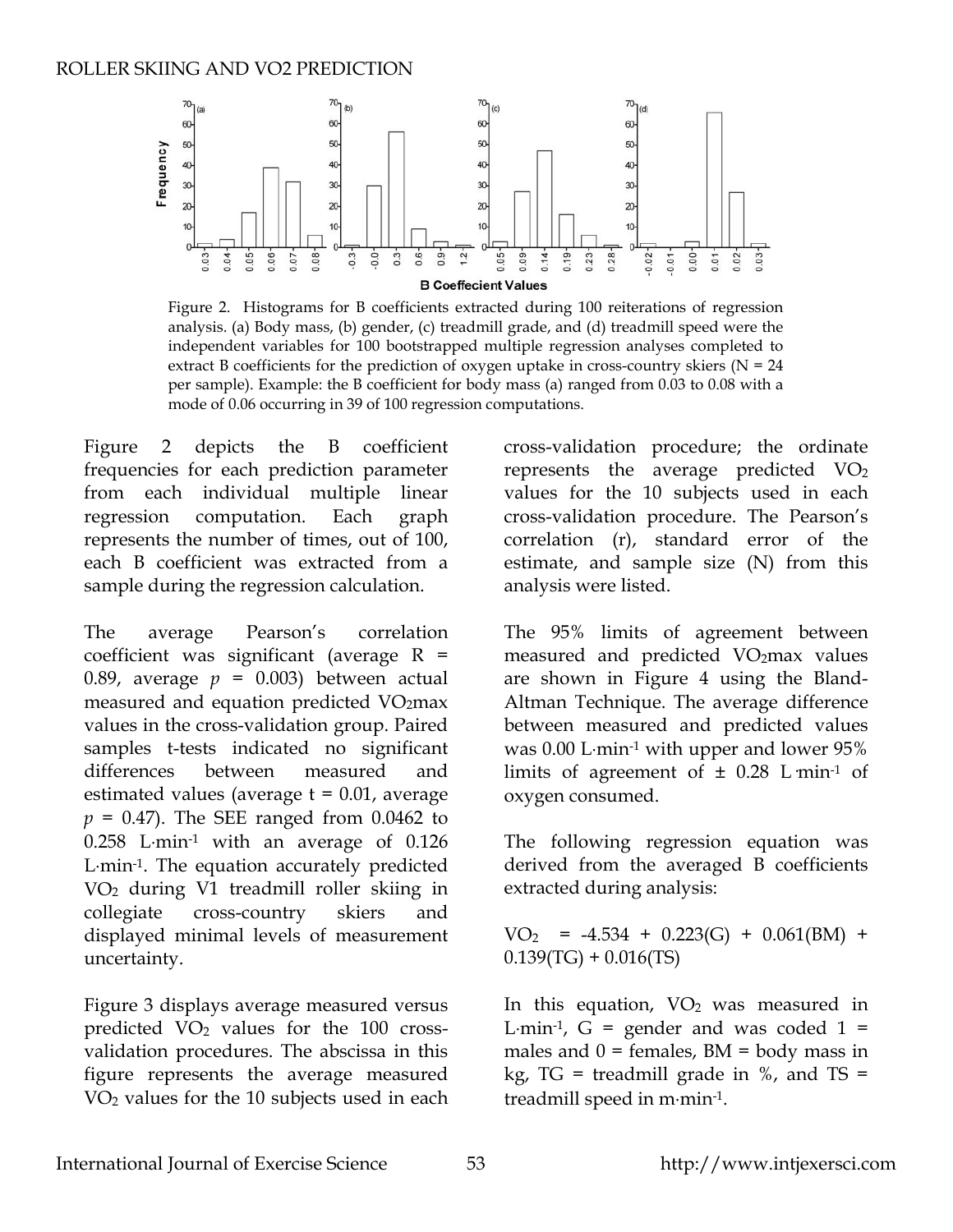

Figure 3. Plot of 100 cross-validation groups ( $n = 10$  per group) of predicted VO2max values using regression derived B coefficients and the subject's body mass and gender and the treadmill's speed and grade at maximal effort versus actual measured  $VO<sub>2</sub>$ max. Each data point represents a group-averaged value for the measured and predicted VO<sub>2</sub>max and dotted line represents a 95% CI, Pearson's correlation  $(r)$  and standard error of the estimate (SEE) were reported.



Figure 4. VO<sub>2</sub>max (L·min<sup>-1</sup>): difference between measured and predicted VO<sub>2</sub>max versus average of predicted and measured values with 95% limits of agreement (dashed line) and mean difference (solid line) between the measured and predicted values.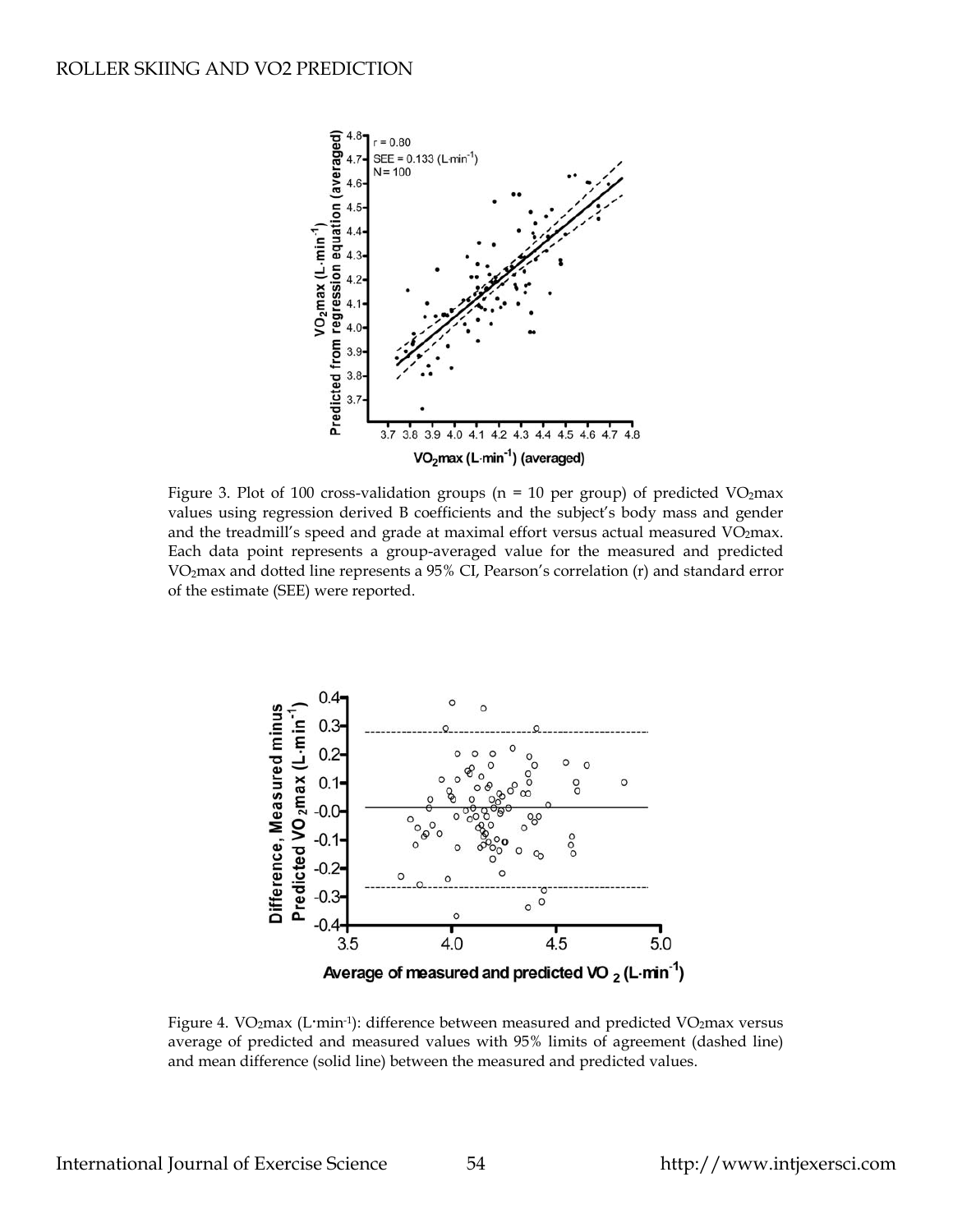### **DISCUSSION**

A bootstrapping technique was used in combination with multiple regression and cross-validation via Pearson's correlation, T-test statistics, and SEE measures to evaluate the capabilities of four predictor variables to estimate  $VO<sub>2</sub>$  in collegiate level cross-country skiers. The use of the bootstrapping technique was warranted because a small sample population was acquired for this project (7, 10). Limited subject availability for this style project was a necessary reality as both geographic and monetary constraints restrict access to a larger pool of highly trained cross-country skiers. Despite these limitations, the applied technique resulted in a high level of prediction accuracy. The model has both physiological and applicable significance for cross-country skiers training and performing at the upper levels of competition.

Body mass influenced  $VO<sub>2</sub>$  by a factor of 0.061 liters of oxygen consumed per kilogram of body mass. This relationship could potentially indicate that larger individuals have an aerobic advantage, however, the association, as depicted in Figure 5, is curvilinear with an upper limit at approximately 80 kg. The positive relationship represented in this model is valid between approximately 50 and 80 kg, but is lost with subsequent increases in body mass beyond this limit. This is an intrinsic limitation to the above-proposed equation. The equation will erroneously output greater  $VO<sub>2</sub>$  values when larger body mass values are entered into the equation.

Individuals exceeding the 80 kg threshold had the highest absolute  $VO<sub>2</sub>$ max values. The differences in the rate of uptake were trivial compared to the VO2max values of individuals with body masses 10 to 20 kg less. The relationship was even more



Figure 5. Association between oxygen uptake and body mass in cross-country skiers was curvilinear with a limit occurring around 80 kg. The dashed line represents the linear estimation and the bold line represents the curvilinear estimation of this association.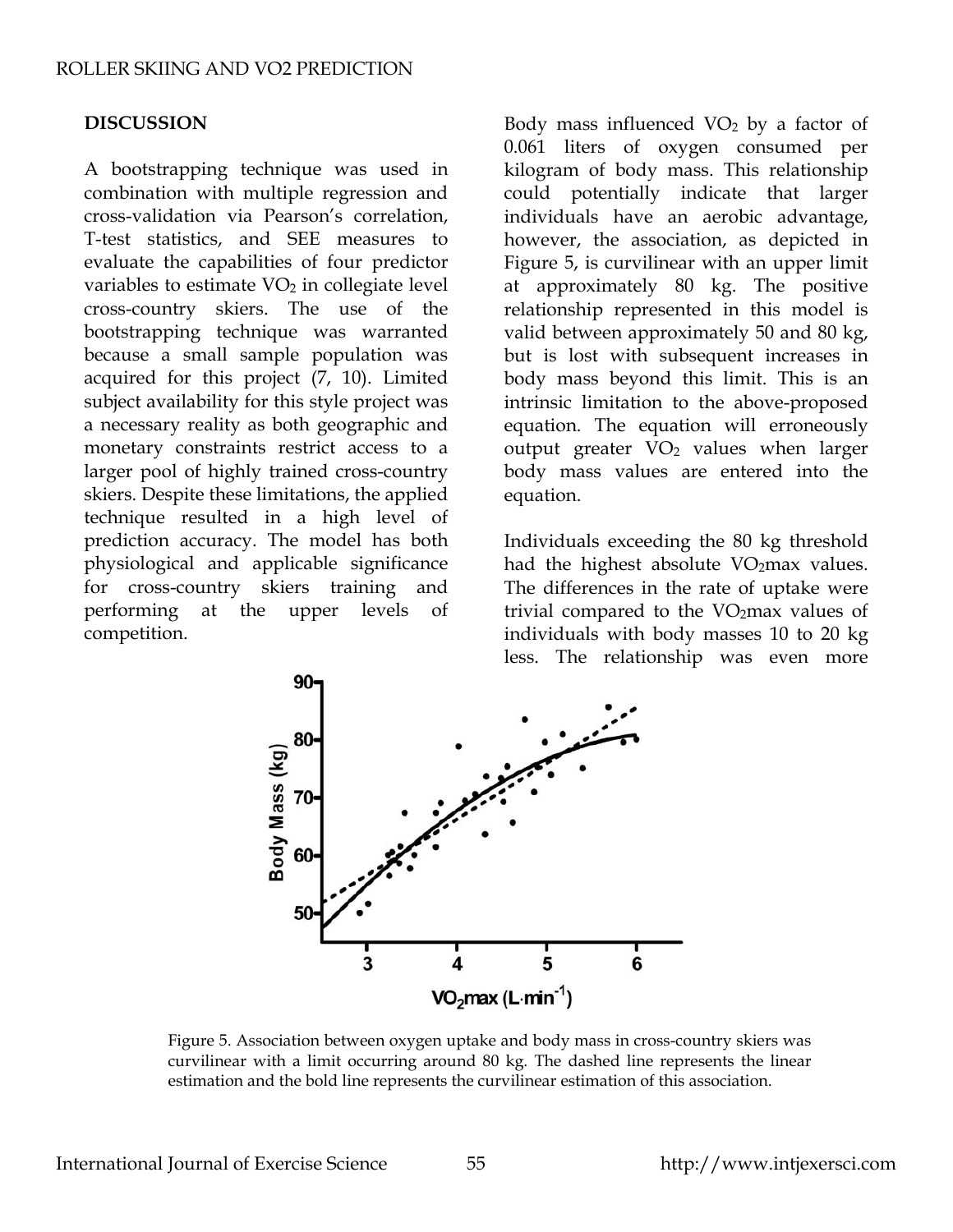evident when VO2max was expressed relative to body mass. Individuals weighing more than 80 kg had relative  $VO<sub>2</sub>$  values at or just below the mean for the sample population.

The grade of the treadmill had a profound, but expected affect on VO<sub>2</sub>. As the treadmill grade was increased, VO<sub>2</sub> correspondingly increased by a factor of 0.139 L⋅min-1. The majority of skiers reached maximal exertion when the treadmill grade was set between 10 and 12%. Eight individuals reached a maximum at either 8 or 9% ( $N = 4$  for each grade). A single individual reached exhaustion at a 13% treadmill grade. Interestingly, of the eight individuals attaining maximal exertion at the 8 and 9% grades only one was female. The majority of female participants reached exhaustion at the 12% grade, which was expected partially due to differences in treadmill speed between the genders.

Kvamme et al. (11) suggested that most skiers regardless of experience level should transition from the V2 technique to the V1 technique at about a 5% grade due to a reduced economy during use of the V2 technique at slopes greater than this limit. The beginning portions of this protocol were below this crossover point and warranted the use of the V2 technique. In actuality, all skiers were requested to utilize the V1 technique for the whole tests. During the beginning stages of a test, using the V1 technique may alter the normal physiological response. However, by the time all skiers reached maximum effort they should have been using the V1 technique to maintain a reasonable cycle rate and stride length to keep pace with the treadmill belt speed. At least three minutes

would have elapsed prior to termination of the shortest tests (ending at 8% grades) allowing for adequate stabilization of a V1 related VO<sub>2</sub> response. Therefore, the effect of early use of the V1 technique below the crossover point was expected to be negligible.

Treadmill speed had a positive influence on VO2 at maximal exertion. An increase in treadmill speed resulted in a 0.016 L⋅min-1 per m⋅min-1 change in an individual's predicted VO2max. All females skied at 175 m⋅min<sup>-1</sup>, while the majority of the males skied at 188 or 200 m⋅min-1. Two males utilized treadmill speeds of 162 m⋅min-1.

The use of gender specific speeds introduced a potential bias into the model. To investigate the effects of a speed and gender bias on this model, the amount of work performed at maximal exertion was estimated for each subject by calculating the product of speed and grade. In general, males skied faster but at lower inclines, while females skied slower but at greater inclines to elicit maximal exertion. Based on this estimation, there was no apparent work difference between genders. It appears that this gender bias was unnecessary to model the oxygen kinetics of a highly trained population of cross-country skiers. Inclusion of speed as a prediction variable may account for additional variance in the model, but it is likely this was shared with other parameters in the model.

Gender differences in the  $VO<sub>2</sub>$  response during maximal exertion have been suggested to favor males over females due to greater muscle mass and ability to generate greater amounts of power during endurance activities (17). The present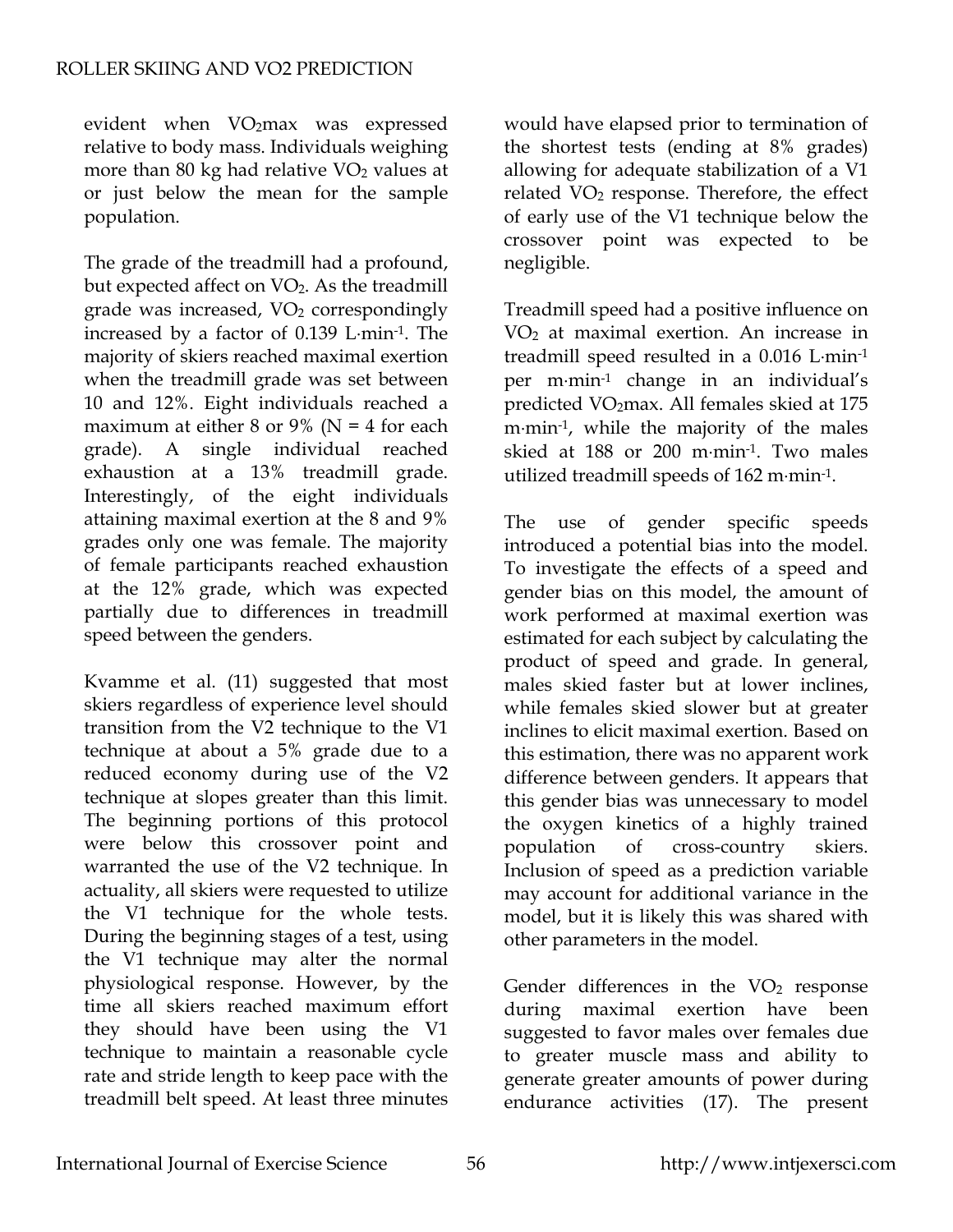model supports the suggested advantage for males in endurance sports, however, nine out of 100 sub-samples used to derive the individual B coefficients had negative magnitudes indicating a favorable advantage for female athletes. More specifically, this negativity indicated a propensity for female subjects to have greater  $VO<sub>2</sub>$  values than their male counterparts included in these particular sub-samples. Several other sub-samples, as can be seen in Figure 1, regressed to a near zero effect for gender and indicated that trivial differences in gender are prevalent in this sample of highly trained skiers. Although the male gender has often been considered an advantage for aerobic endurance and oxygen utilization, some high level female athletes are now challenging this assertion. Hicks et al. (9) reviewed the potential mechanisms underlying the female advantage in fatigue resistance and suggested that this resistance was conferred via smaller muscle mass resultant in reduced vascular occlusion and oxygen demand during endurance exercise.

In the current model, body mass had the largest standardized effect on  $VO<sub>2</sub>$ . The treadmill characteristics affected  $VO<sub>2</sub>$  to similar magnitudes, while gender had the smallest effect. Aside from the body mass limits described above and provided that the males within this cohort of subjects had the greatest body masses, the positive relationship between VO<sub>2</sub> and increased body mass might be explained by sexrelated differences in muscle mass, hemoglobin concentrations, and cardiac output at maximal exertion (6). It is important to reiterate, however, that for some bootstrapped samples, gender differences were minimal. This suggests

that these physiological differences had trifling effects on  $VO<sub>2</sub>max$ , were compensated for by other physiological mechanisms, or that several of the males included in the analysis had lower performance capabilities relative to a select number of female participants. Whatever the case may be, the proposed model is equally applicable for equipment-less aerobic capacity testing and training planning regardless of gender.

In order to elicit  $VO<sub>2</sub>$ max, a ladder type protocol was used in which treadmill speed remained constant and grade was altered for an individual subject. Using the same protocol, coaches and athletes with access to a growing number of roller ski capable treadmills can estimate VO<sub>2</sub>max without other expensive laboratory equipment or well-trained technicians. In addition to cost reduction gained through elimination of technician and metabolic analyzer costs, this protocol could be utilized in the field where similar terrain is available. It is important to confine testing to the current proposed model and to the limits partially outlined above. Each individual prediction parameter has noteworthy intrinsic limits.

Body masses in the original derivation population ranged from 49 to 86kg. Application of body masses above or below this range will result in increasingly erroneous estimations of  $VO<sub>2</sub>$ . Treadmill speeds and grades ranged from 162 to 200 m⋅min-1 and 8 to 13% respectively. The same extrapolation effect exists for these parameters. To derive the current model only four different speeds were used, however, speeds between 162 and 200 m⋅min-1 not used to develop the model should predict  $VO<sub>2</sub>$  with a high level of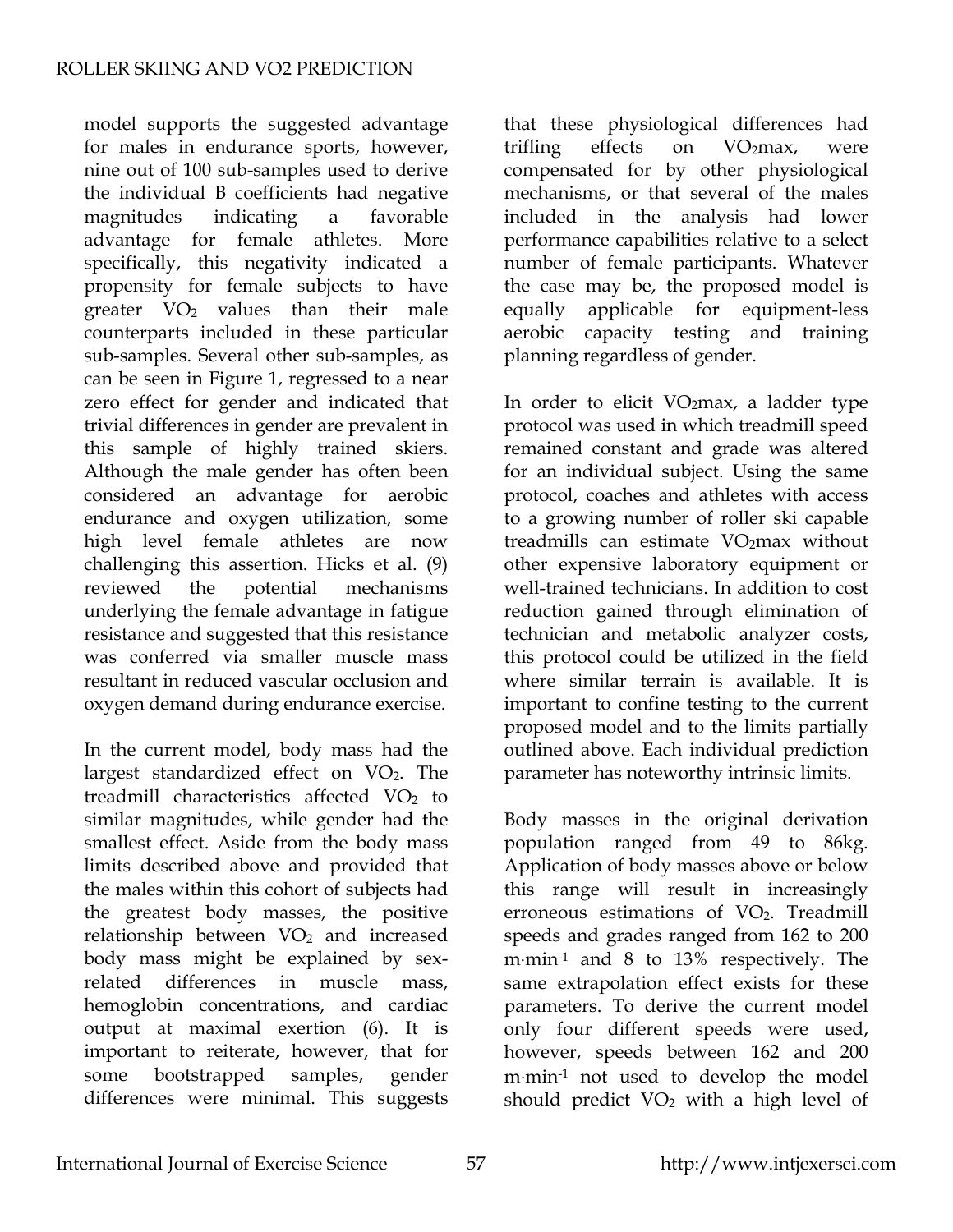accuracy as the relationship between speed and maximal VO<sub>2</sub> appears linear. Finally, gender differentiation is of limited concerned in a highly trained population because of the small estimated gender effect in this model. In some instances when evaluating high-level female skiers, differentiation based on gender may actually result in greater error and uncertainty.

The use of prediction models for treadmill running, walking, and roller skiing have limitations when used under conditions different from the conditions used during equation development. Inevitably, differences in metabolic analyzers, the recovered/rested status of a subject, and a subject's experience can influence the reliability of predicted  $VO<sub>2</sub>$  values. These are, however, intrinsic issues for predicting any physiological variable and not solely limited to the present equation. It is, therefore, essential for testing and variable measurement to be made under restrictive and precise conditions to reduce these effects.

The current model was developed specifically for the V1 technique. It has been shown previously (11, 14-15) that different skiing techniques elicit different physiological responses. A variable response between two techniques has also been shown at maximal exertion (19). Application of this model to a technique other than the V1 technique may produce invalid and uncertain results. Lastly, extension of these results to recreational (lower performance) or international (higher performance) populations may also produce invalid results. This application will also likely require alteration of the

treadmill protocol outside of the intrinsic bounds of the model.

In conclusion, the current model was developed using statistical techniques for small populations and performed well during cross-validation. It appeared that gender specific prediction models are less relevant in highly trained endurance athletes as differentiation added significant predictive capabilities less than 50% of the time. The derived equation can be used to predict oxygen uptake and for training planning purposes when skilled technicians and sophisticated equipment are not available. The equation produces estimates of VO2max with minimal error as long as the model is applied within the specific limitations and tolerances.

## **ACKNOWLEDGEMENTS**

The authors would like to thank Brock Jensen, John Durocher, and Danny Kaukola for their laboratory proficiency, Sten Fjeldheim and the NMU Nordic Ski Team for their participation in this study, and Dr. Claudia Flowers for significant review and critique on previous versions of this manuscript.

## **REFERENCES**

1. Åstrand PO, Ryhming I. A nomogram for calculation of aerobic capacity (physical fitness) from pulse rate during sub-maximal work. J Appl Physiol 7(2): 218-21, 1954.

2. Binyildiz PO. Prediction of maximal oxygen uptake in boys 11- -13 years of age. Eur J Appl Physiol Occup Physiol 43(3): 213-9, 1980.

3. Bland JM, Altman DG. Measuring agreement in method comparison studies. Stat Methods Med Res 8(2): 135-160, 1999.